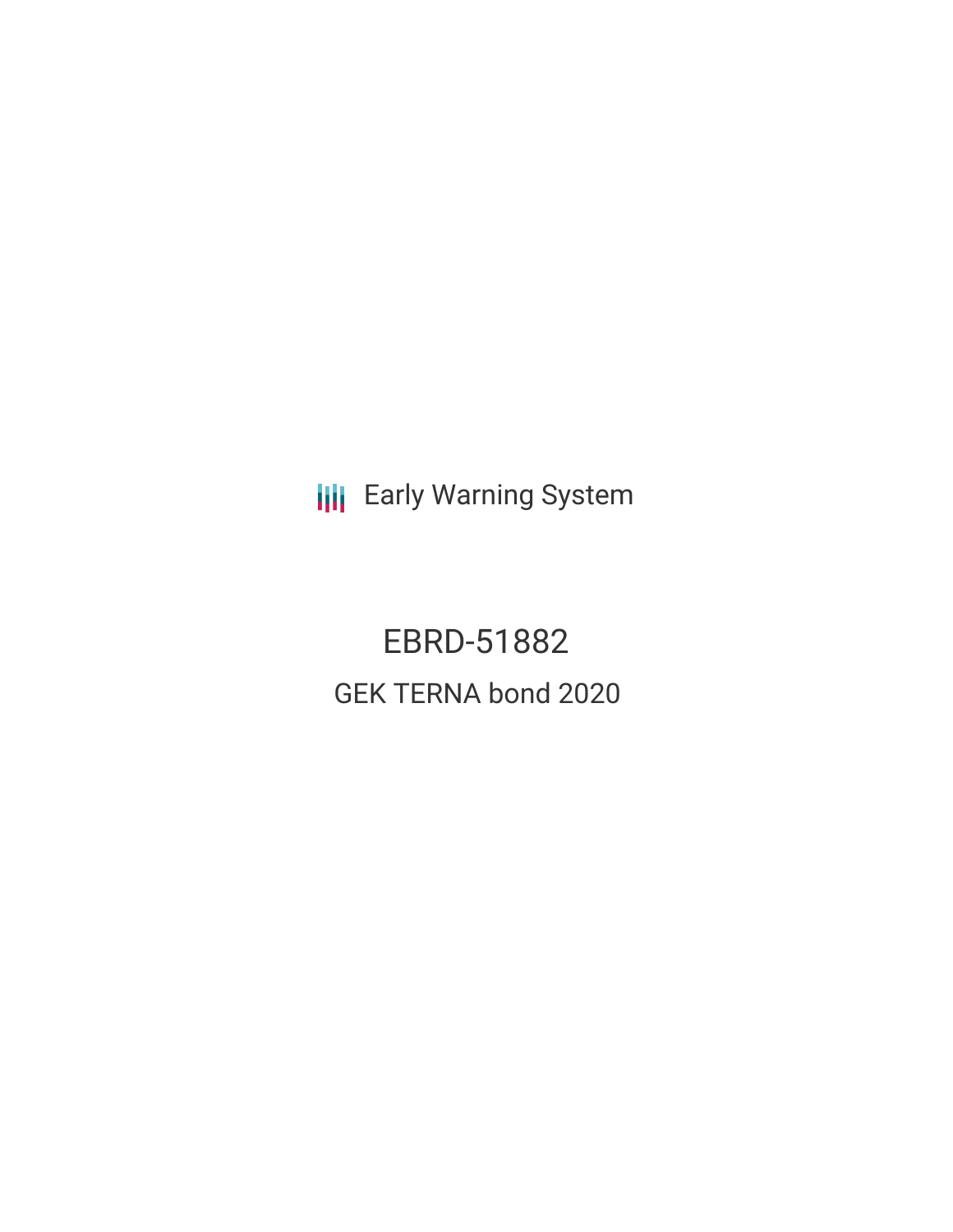

#### **Quick Facts**

| <b>Countries</b>               | Greece                                                  |  |  |  |  |
|--------------------------------|---------------------------------------------------------|--|--|--|--|
| <b>Financial Institutions</b>  | European Bank for Reconstruction and Development (EBRD) |  |  |  |  |
| <b>Status</b>                  | Approved                                                |  |  |  |  |
| <b>Bank Risk Rating</b>        | B                                                       |  |  |  |  |
| <b>Voting Date</b>             | 2020-03-25                                              |  |  |  |  |
| <b>Borrower</b>                | <b>GEK TERNA SA</b>                                     |  |  |  |  |
| <b>Sectors</b>                 | Energy                                                  |  |  |  |  |
| <b>Investment Type(s)</b>      | Loan                                                    |  |  |  |  |
| <b>Investment Amount (USD)</b> | $$62.61$ million                                        |  |  |  |  |
| <b>Loan Amount (USD)</b>       | $$62.61$ million                                        |  |  |  |  |
| <b>Project Cost (USD)</b>      | \$544,45 million                                        |  |  |  |  |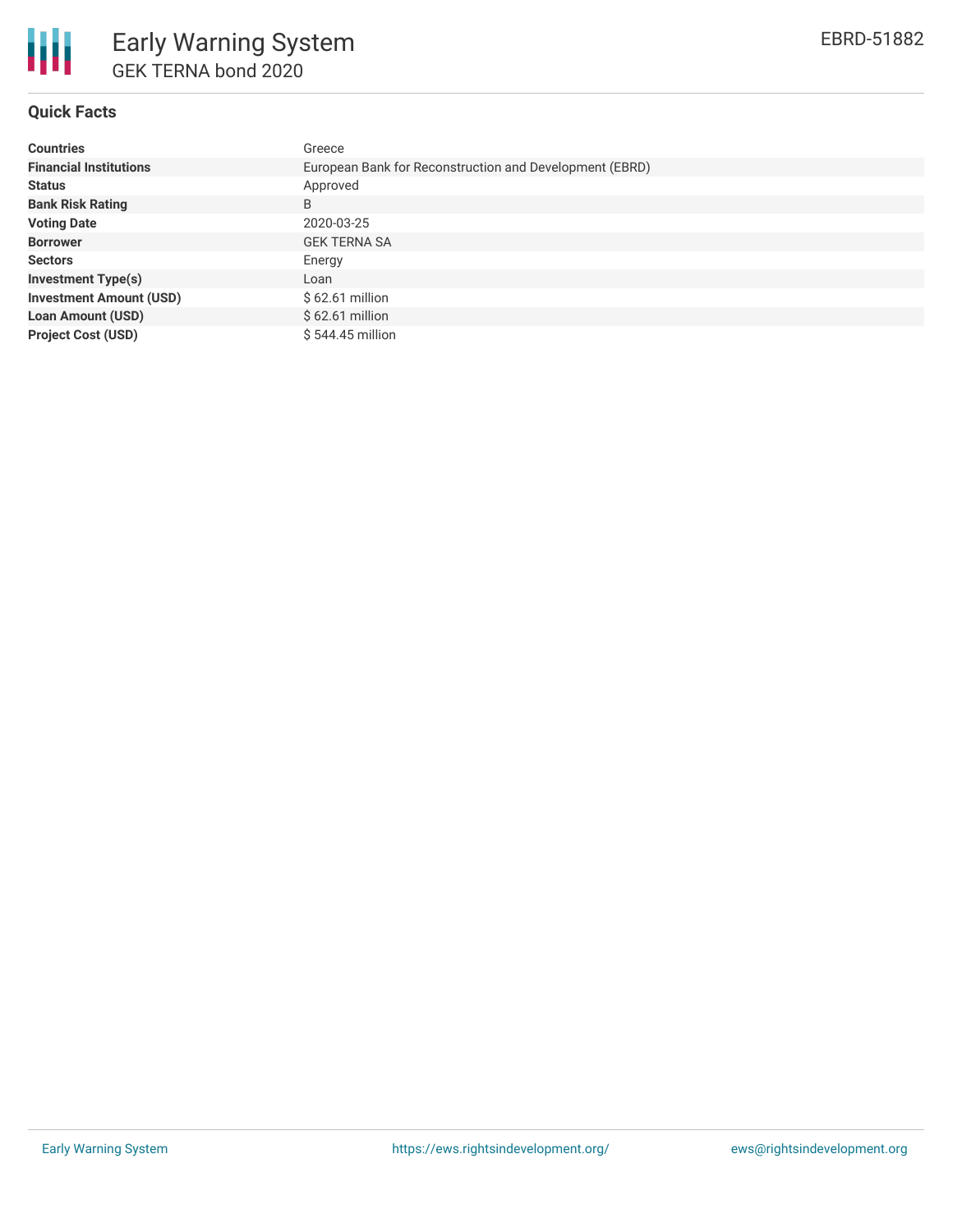

# **Project Description**

The EBRD invested EUR 57.5 million in the EUR 500 million senior unsecured bond issued by GEK TERNA S.A. The bond is listed on the Athens Stock Exchange and is maturing in 2027. The participation comes under the Greek Corporate Bonds Framework - Extension. As part of the Framework, the Project aims to support the development of the local corporate bond market in Greece and facilitate the access of Greek corporates to the debt capital markets.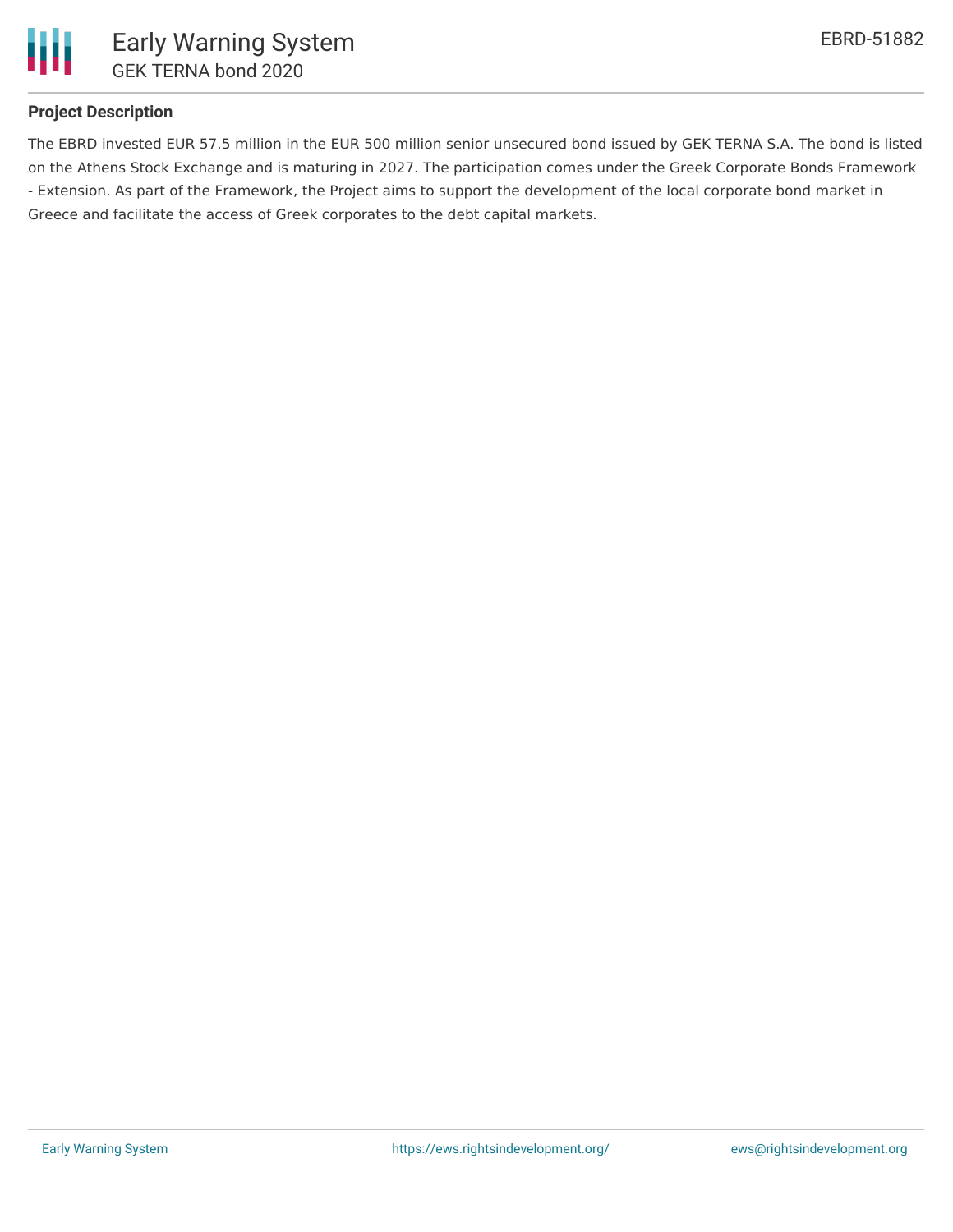

#### **Investment Description**

European Bank for Reconstruction and Development (EBRD)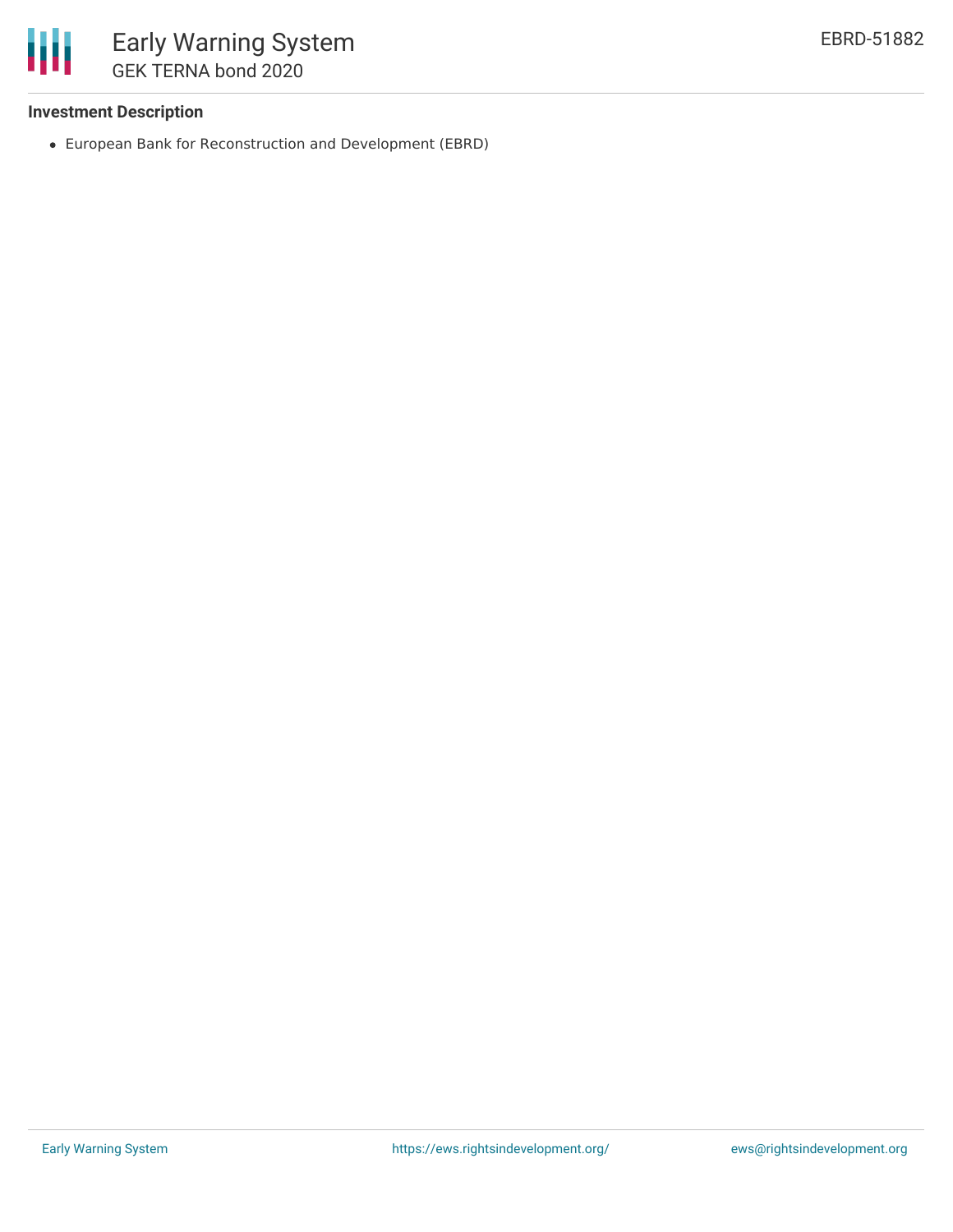

# **Private Actors Description**

GEK TERNA S.A. is the holding company for a group active in concessions, renewable energy, thermal energy and construction, incorporated in Greece. It is listed on the Athens Stock Exchange.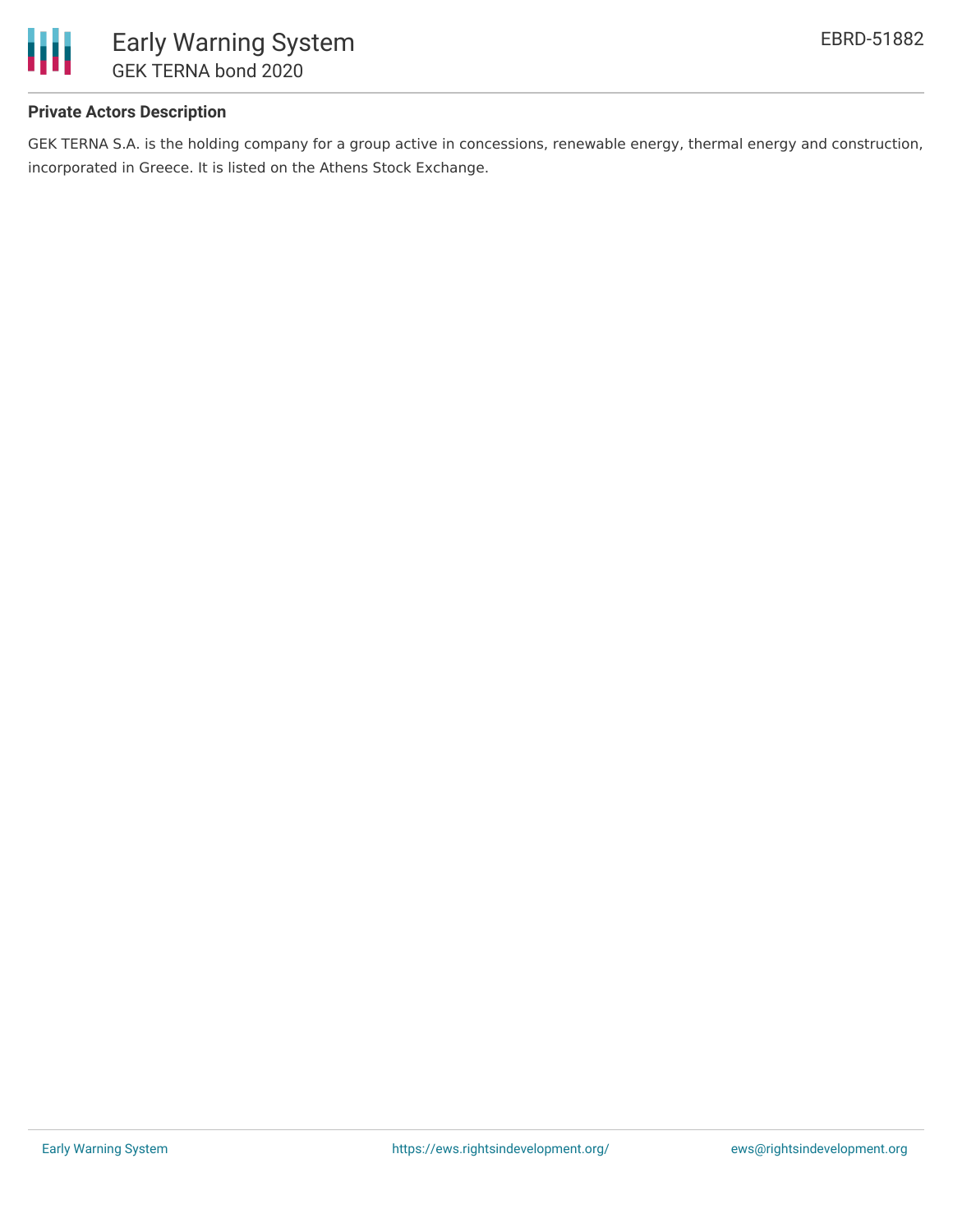

| <b>Private Actor 1</b>   | <b>Private Actor</b><br>Role | <b>Private Actor</b><br>Sector | <b>Relation</b> | <b>Private Actor 2</b> | <b>Private Actor</b><br>2 Role | <b>Private Actor</b><br>2 Sector |
|--------------------------|------------------------------|--------------------------------|-----------------|------------------------|--------------------------------|----------------------------------|
| $\overline{\phantom{0}}$ | $\overline{\phantom{a}}$     | $\overline{\phantom{0}}$       | $-$             | <b>GEK TERNA</b>       | Client                         | $\overline{\phantom{a}}$         |